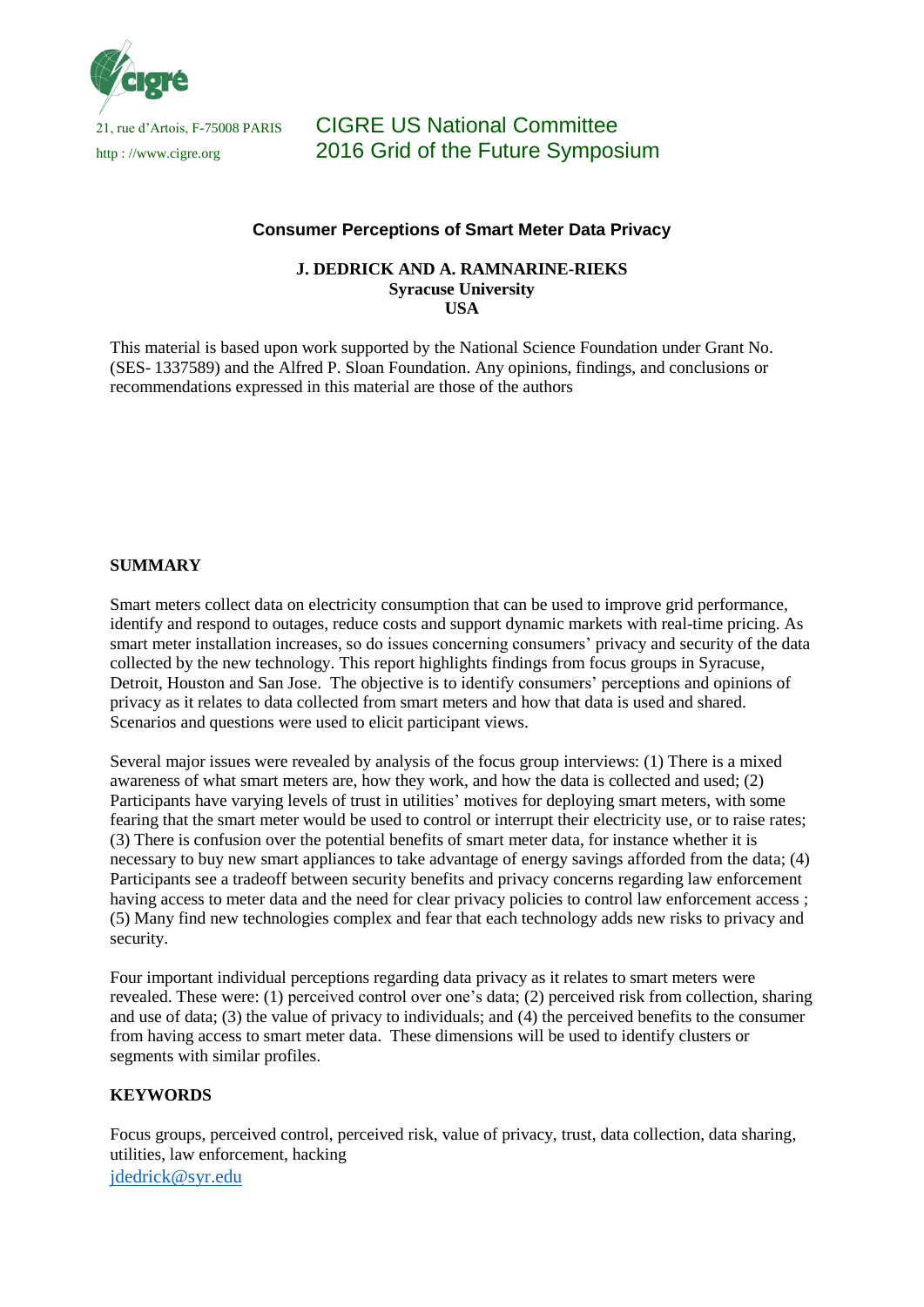### **Introduction**

Smart meter technology is a key component in facilitating two way flow of information and capturing near real-time data on household energy usage. This data can be used by utilities to automate meter reading and billing, detect and respond to outages, manage grid operations, and better match supply to demand. It can be used by consumers to manage energy use and save money. Yet despite the many potential advantages, collection and use of smart meter data also can create significant privacy concerns for customers.

Studies in online data privacy suggest that many individuals are not knowledgeable, assuming that privacy protections are stronger than they actually are [1]. The objective of this study is to identify consumers' perceptions of privacy concerns raised by the deployment of smart electric meters. Specifically, the study asked:

- How do consumers perceive privacy risks when presented with information about the nature of smart grid data collection and use?
- How do utility companies currently protect data privacy and how well do their policies and practices correspond to the privacy concerns of consumers?

### **Methods**

This report focuses on the first question. Focus group interviews were done between October 2015 and January 2016 with utility customers across the U.S. Two focus groups (8-10 participants each) were conducted in each of the following metropolitan areas with different levels of smart meter deployment:

- Syracuse- no smart meter installation
- Detroit– installation of smart meter ongoing by utilities
- Houston– smart meters installed in most homes
- San Jose- smart meters installed in most homes

A total of 76 participants, were selected to represent a cross-section of consumer demographics and experience with smart meters (Table 1).

|                   | o<br># of<br><b>Participants</b> |                     | $#$ of<br>participants |                    | $#$ of<br>participants |
|-------------------|----------------------------------|---------------------|------------------------|--------------------|------------------------|
| Home<br>Ownership |                                  | <b>Education</b>    |                        | <b>Employment</b>  |                        |
| Own               | 70                               | High school         | 9                      | Full-time          | 52                     |
| Rent              | 6                                | Some<br>college     | 10                     | Homemaker          | 9                      |
| Age               |                                  | 2 yr degree         | 13                     | Part-time          | 3                      |
| 18-33             | 11                               | College<br>graduate | 31                     | Retired            | 10                     |
| 34-45             | 29                               | Post<br>graduate    | 13                     | Unemployed         | $\overline{2}$         |
| 46-59             | 24                               | <b>Income</b>       |                        | <b>Smart meter</b> |                        |
| $60+$             | 12                               | $<$ \$50K           | $\overline{7}$         | Don't know         | $\overline{7}$         |
| <b>Gender</b>     |                                  | \$50-75K            | 33                     | No                 | 27                     |
| Male              | 38                               | \$76-100K           | 20                     | Yes                | 42                     |
| Female            | 38                               | \$100-125K          | 6                      |                    |                        |
|                   |                                  | $$125K+$            | 10                     |                    |                        |

#### **Table 1. Participant demographics**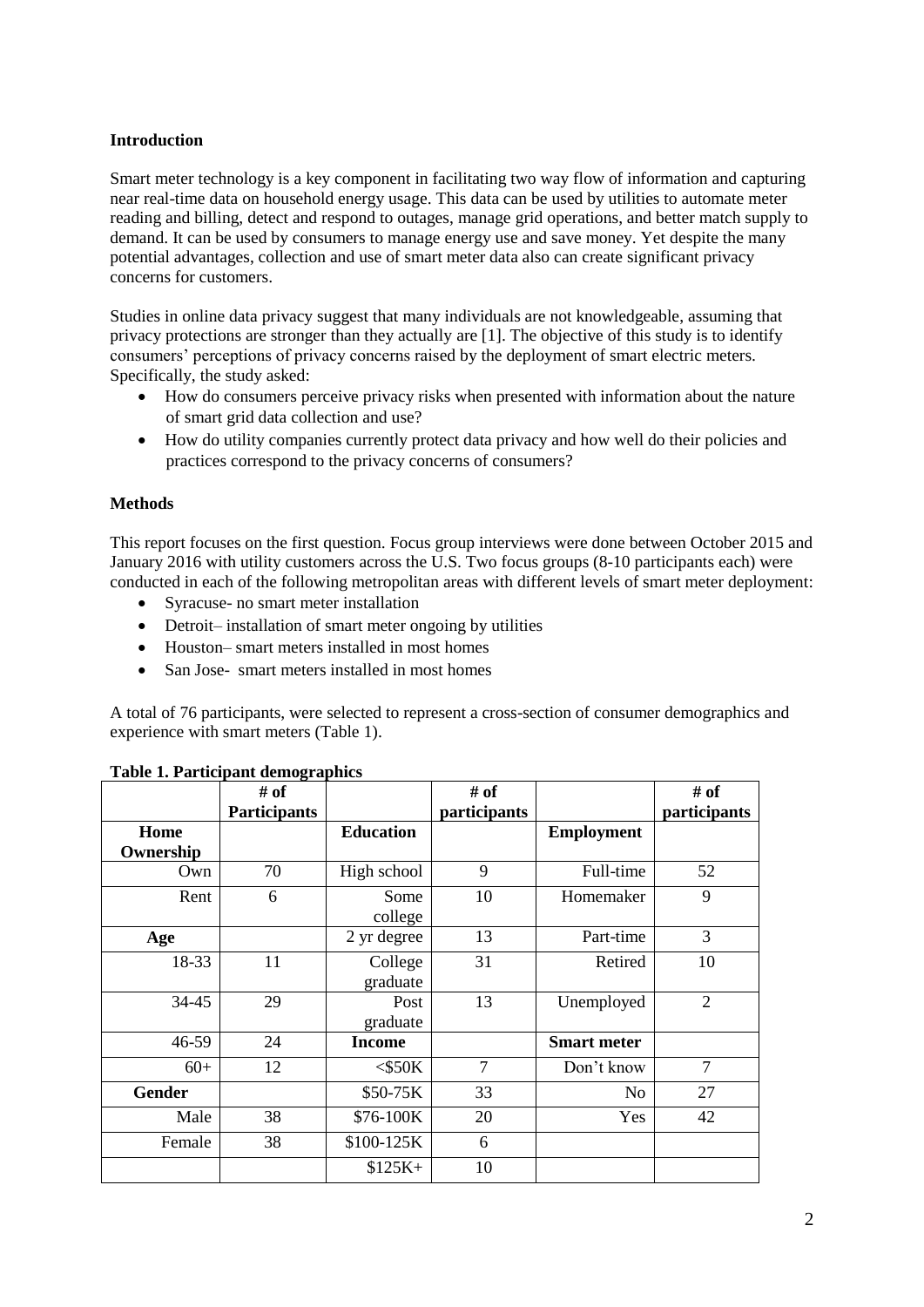Scenarios were used to assist in illuminating potential issues. Participants interacted with four scenarios—the first two, plus two of the next three:

- 1. Video overview of smart grid by the Department of Energy <https://www.youtube.com/watch?v=JwRTpWZReJk>
- 2. Video advertisement for Bidgely's home energy management service. <https://www.youtube.com/watch?v=Clc012Ss9LU>
- 3. News story from Forbes describing the hacking of a home via a vulnerable electronic home system <http://www.forbes.com/sites/kashmirhill/2013/07/26/smart-homes-hack/#5eda5c9946a5>
- 4. A scenario developed by the researchers in which police search a home based on information received from the utility about high levels of electricity usage, leading them to suspect marijuana growing.
- 5. A scenario developed by the researchers in which a homeowner receives targeted advertisements about energy saving appliances after subscribing to their utility's energy saving program.

#### **Issues raised in the focus groups**

Transcripts of the focus groups were reviewed and coded by two researchers. Several major issues were raised across the groups :

- 1. Knowledge and awareness of smart meter/smart grid
	- *a. How does it work?* "I want to know if with smart meter we'll have time of day metering implemented. I'm concerned about charges at peak time." "My city deployed smart meters for water and it's been nothing but problems. All of a sudden I have a bill of \$300." "They just have to walk in front of your house to read the meter."
	- *b. Sources of information*: "I learned about it from the Internet. Some information came in the bill before I got a smart meter." "I went on the Internet to understand about wind and solar." "My sister works for ITC. I heard about the smart grid from her." "I heard it at a policy conference."

2. Perception of (trust in) utilities

- *a. Utility company motivations*: "I do not trust (utility company)." "Businesses rarely do things unless there is some economic advantage to them. It is more about getting more money as opposed to helping us.' ' I have no idea what kind of data they are pulling or what they are doing with it. The utility can increase my rates for various reasons."
- *b. Utility control over energy use*. "Is this a way of controlling what we use?" "Your energy could be interruptible." "They can use smart meter data to pinpoint which home to shut off electrical power."
- 3. What are the benefits to consumers from access to meter data?
	- *a. Need to buy new appliances to benefit from access to usage data*: "I love my washer and dryer and will not change anytime soon. Some sort of device that can interface with older appliances would be useful." "One will have to buy a smart washer, stove and other appliances. It seems more appropriate for people who can afford this."
	- *b. How much effort is needed?* "Utility told me about unplugging devices, but I don't think about that and many things stay plugged in."
	- *c. What is the potential saving?* "I already turn off lights and my bill is under \$100. There's not that much I can save." "A bill of \$500 is quite an expenditure that I would like to reduce. Today you can only see your usage at the end of the month. The connection between your bill and your use is far apart, so it will help if you can check more frequently."
- 4. Law enforcement access to data
	- *a. Tradeoff between security (e.g., from criminals) and data privacy*: "It's alright (to share data) if there is some protocol. They need to disclose to the customer that they are sharing with the police." "It is a double-edged sword. You have a right to be protected against unreasonable search and seizure, but police have to be sneaky to catch bad guys." "I'm on the fence. I don't really like that everything is monitored, but it is comforting that there is some security."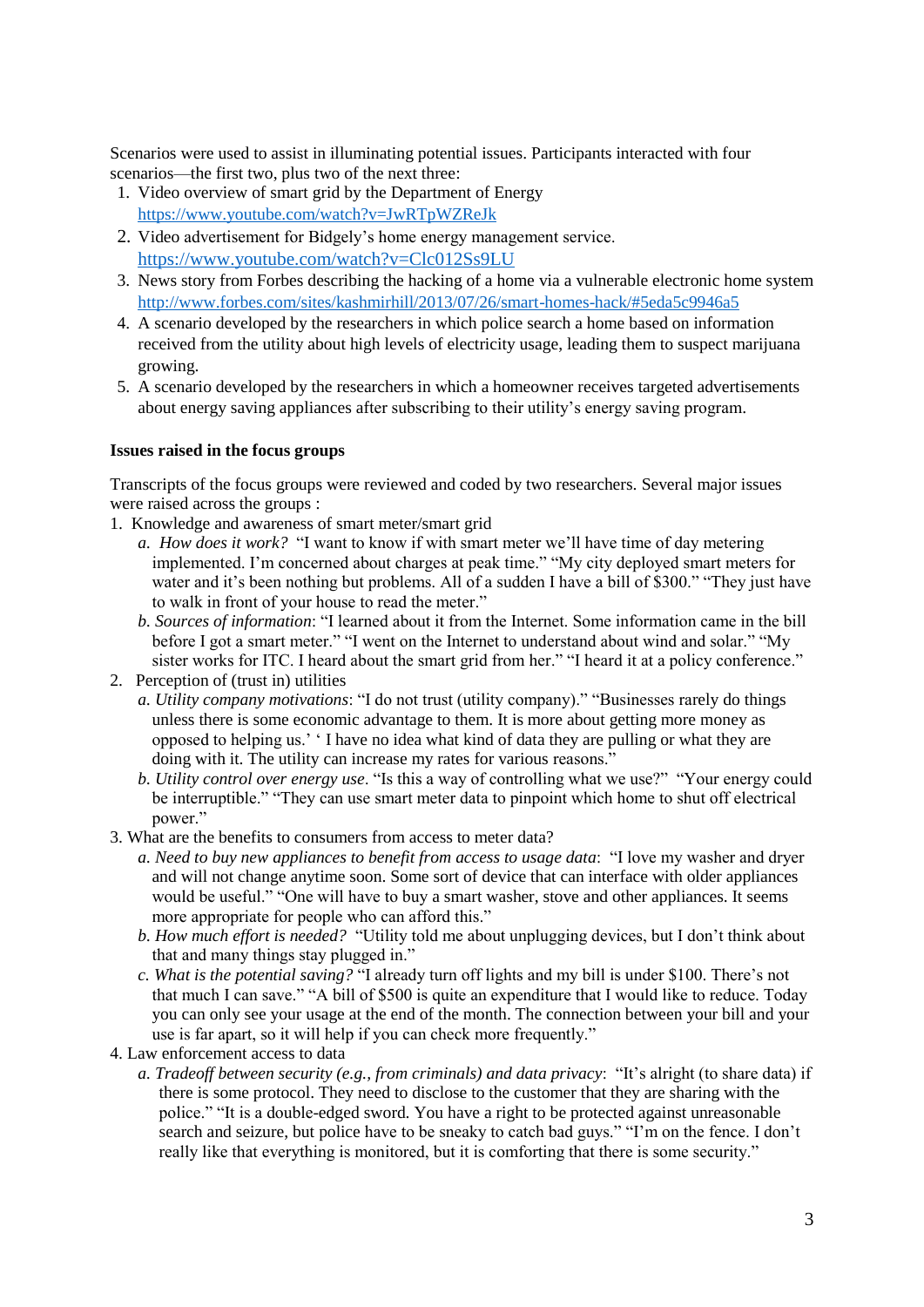- *b. Need for disclosure and customer choice*: "They should give you a privacy statement. You have the option to opt out." "There should be some agreement that should be signed." "We should have the option to sign something that authorizes them to use our data. If you are doing something illegal and caught then it is on you."
- 5. Ability to cope with technology
	- *a. Risks increase with each technology:* "You will drive yourself nuts if you thought of all the ways your identity can be compromised." "I don't want a smart house that turns on me and gets out of control. Some things are too much."
	- *b. Technology is too complicated*. "My grandson is teaching me to use the Internet." "I have a flip phone. I am anti-technology. I got here without a GPS."

## **Privacy perceptions of participants**

In addition to identifying common issues, we also coded the data to identify salient privacy perceptions of participants that characterize their views of data privacy as it related to smart meter data. These are: perceived control; perceived risk; value of privacy; and perceived benefits. Table 2 summarizes the meaning of these and illustrates them with quotes from the interviews.

| Perceptions        | Definition                                                    | Examples of high and low                                                               |  |  |
|--------------------|---------------------------------------------------------------|----------------------------------------------------------------------------------------|--|--|
| Perceived control  | The power to control access to                                | High:" Most things are safe if you have                                                |  |  |
|                    | one's data and protect oneself                                | passwords. People have to take safeguards to                                           |  |  |
|                    | from unwanted intrusions.                                     | protect themselves."                                                                   |  |  |
|                    |                                                               | Low: "If guys are really good they can hack<br>into anything. Passwords are hackable." |  |  |
| Perceived risk     | Belief about the potential harm<br>from a loss of privacy and | High: "I have young children and see this as<br>a threat."                             |  |  |
|                    | likelihood of this occurring                                  | "There are crazy killers and pedophiles out                                            |  |  |
|                    |                                                               | there. The more technology you put in the                                              |  |  |
|                    |                                                               | more insane people learn how to use it                                                 |  |  |
|                    |                                                               | against you."                                                                          |  |  |
|                    |                                                               | Low: "This is what we can expect in the                                                |  |  |
|                    |                                                               | future. It wouldn't sway me from purchasing                                            |  |  |
|                    |                                                               | a similar system."                                                                     |  |  |
| Value of privacy   | Importance placed on                                          | High: "I don't want my neighbor knowing                                                |  |  |
|                    | protecting one's privacy                                      | the amount of energy I'm using. It's like the                                          |  |  |
|                    |                                                               | water police in California. Very soon there                                            |  |  |
|                    |                                                               | will be an energy police"                                                              |  |  |
|                    |                                                               | Low: "I don't have anything to hide. They                                              |  |  |
|                    |                                                               | can access all my data."                                                               |  |  |
| Perceived benefits | Benefits the customer can                                     | High: "I would love to know which devices                                              |  |  |
|                    | realize from having access to                                 | in my home pull the most energy."                                                      |  |  |
|                    | their meter data                                              | "I like the concept of living through my                                               |  |  |
|                    |                                                               | phone. I would use an app to check my daily                                            |  |  |
|                    |                                                               | energy consumption and identify which                                                  |  |  |
|                    |                                                               | activities had a big impact on energy use"                                             |  |  |
|                    |                                                               | Low: "It's ridiculous to track how much                                                |  |  |
|                    |                                                               | power I use in a day. I don't have time with a                                         |  |  |
|                    |                                                               | four-year old."                                                                        |  |  |
|                    |                                                               | "I'm from an older generation where you                                                |  |  |
|                    |                                                               | turn off lights when you leave a room."                                                |  |  |

### **Table 2. Consumer perceptions of privacy**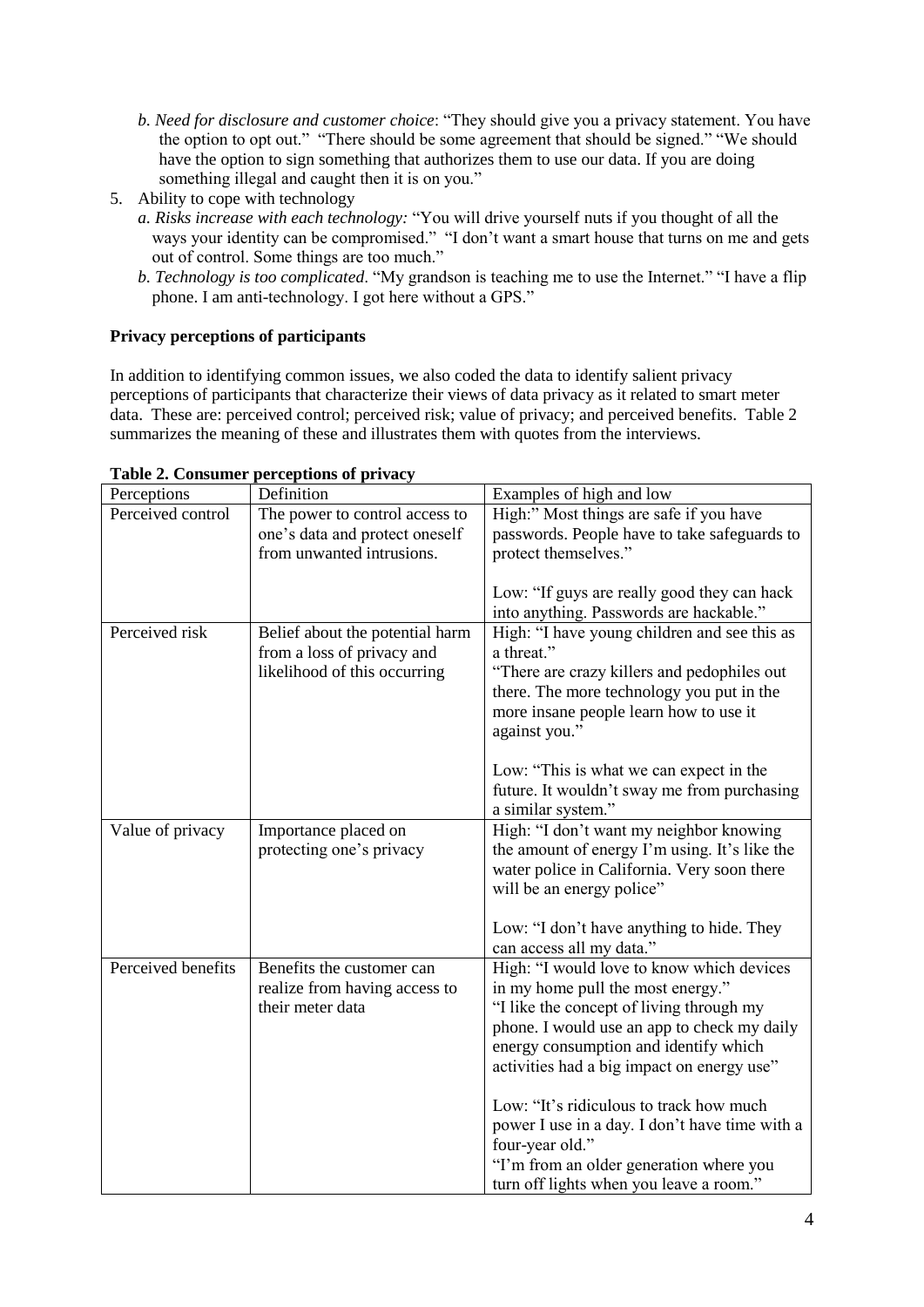Based on comments in the focus groups, we ranked each participant as low, medium or high on each of the four perceptions. Figures 1 shows the results of our rankings. These rankings were similar across the four locations.





An initial look at the data compares the low and high scores for each perception. By a lopsided margin, participants feel that they have a low level control over who has access to their data or how it is used. This is different from research suggesting that consumers overestimate their ability to control access to their data [2].

On the other hand, twice as many participants feel that the level of risk of privacy loss is low than see it as high, even after seeing scenarios where privacy or security were compromised. One explanation is that people feel that their privacy is invaded in so many ways (e.g. intrusive online ads, stolen credit cards and other publicized breaches of large companies and government), that the additional threat from smart meters is not very high. Some also felt that even if their privacy were invaded, that the implications would not be too serious.

The value that participants placed on privacy was evenly split between low and high, with some expressing "I've got nothing to hide", [3] while others were highly concerned about